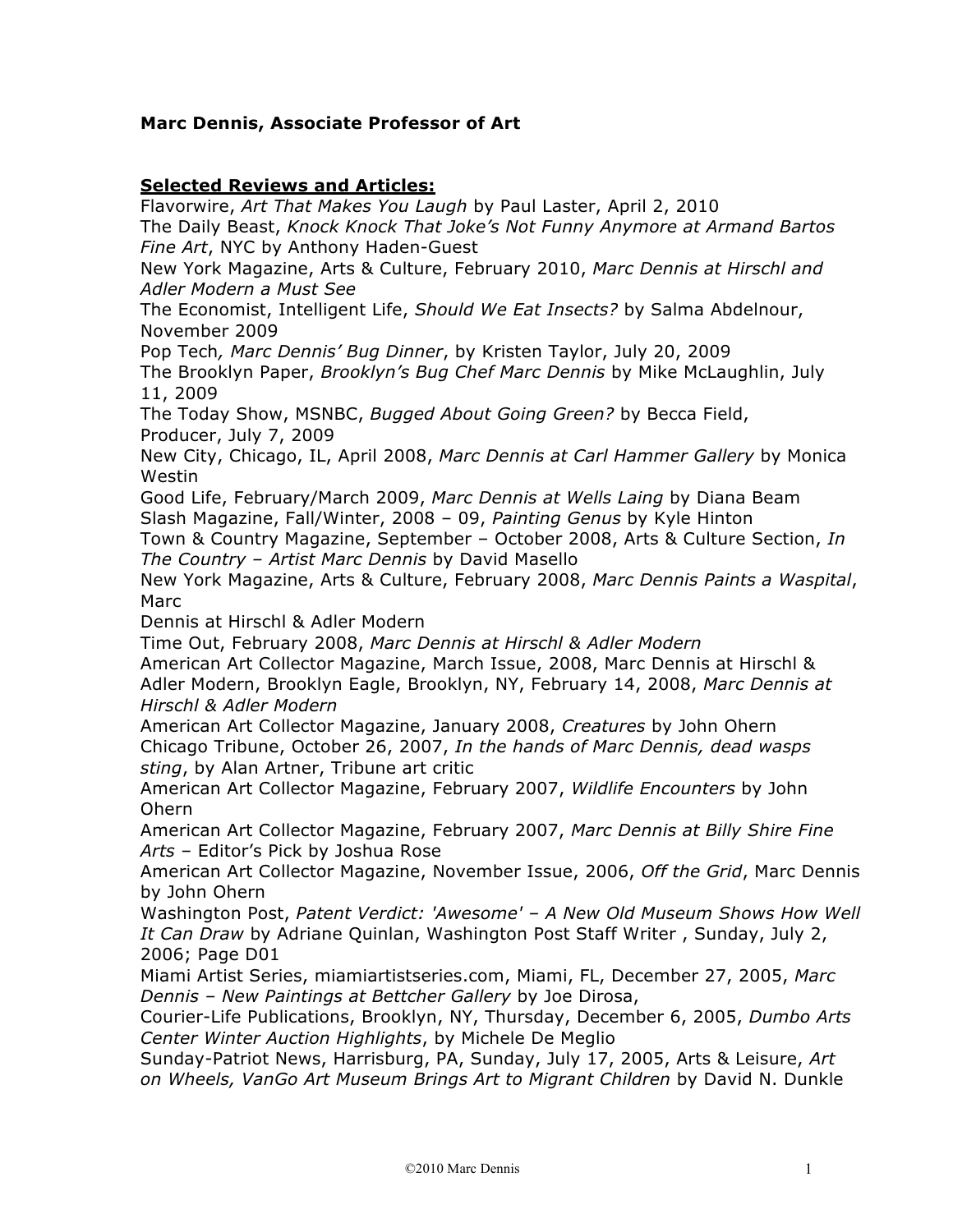Columbia Ledger, Columbia, PA, April 14, 2005, *VanGo Art Museum Helps Students Learn About Art* by Jamie Fessler

Pipe Dream, Binghamton, NY, Vol. LXVII, #13 March 11, 2005, *Marc Dennis at the Art Mission*, by Rachel Kalina

Spacetaker, spacetaker.com, Houston, TX, February 2005, *Marc Dennis at Hooks-Epstein Galleries* by staff writer

The Miami Beach Sun Post, Miami Beach, FL, December 2, 2004, Volume XIX, Number 48, Front Page: *The Color of Money – Miami Galleries to Benefit from Art Basel Money Crowd* by Brandon Dane, Staff Writer

The Miami Beach Sun Post, Miami Beach, FL, December 2, 2004, Volume XIX, Number 48, News Section: *Scope Miami: A Different Sort of Art Fair* by Brandon Dane, Staff Writer

Entertainment, News & Views, Miami Beach, FL, November 25, 2004, The Good Life Section, *Marc Dennis Exhibit at Bettcher Gallery Through Art Basel*

The New York Times, New York, NY, August 13, 2004, Friday Edition, Arts Section, *Group Show "Water" at Ricco Maresca Gallery* by Ken Johnson

The Washington City Paper, Washington DC, July 24, 2004, *Group Show at Conner Contemporary – Seven (More Things We Like)* by Staff Writer

New York Post, New York, NY, Sunday, July 11, 2004, *Hot List* by Maureen Callahan, *Heroes, Villains and Average Joes at the Dumbo Arts Center*.

The Press & Sun Bulletin, Binghamton, NY, February 12, 2004, Lifestyle, *Cosmos & Chaos Packs a Wallup*, by Sarah D'Esti Miller

The Press & Sun Bulletin, Binghamton, NY, February 11, 2004, Lifestyle, *Art Bars are in Good Taste*, by Elizabeth Cohen

The Press & Sun Bulletin, Binghamton, NY, January 30, 2004, Lifestyle, *Cosmos & Chaos, Major Art Exhibition Examines Collision of Science and Human Nature*, by Sarah D'Esti Miller

Icono Duel, iconoduel.com, posted May 13, 2004, *Chicago Art Fair, Marc Dennis with Zeihersmith Gallery*, by staff writer

Fallon & Rosoff Artblog, fallonandrosof.com, posted June 3, 2004, *Bad Boys in Brooklyn at d.a.c*., by Fallon

The Austin American-Statesman, Austin, TX, July 12, 2003, Artswatch, *Marc Dennis at Gallery Two* by Michael Barnes

World Art Magazine, New York, NY, Oct. 19, 2002, *Images of Death at Dabora Gallery*, Brooklyn, by Gary Rhinehardt

The Age - Fairfax Digital, Fairfax, VA, September 27, 2002, *Go With the Flow on the Waterfront*, by Julie Szego

College Bound Magazine, September 2002, *Elmira College Project Dumbo with Marc Dennis*, by Krista Michelle Arrigo

The Village Voice, New York, NY, August 14-20, 2002, Vol. XLVII No. 33, *A Bird Show* by Vince Aletti

The New York Times, New York, NY, August 9, 2002, Arts, *A Bird Show* by K. Johnson

The Austin American-Statesman, Austin, TX, April 18, 2002, Artswatch, *Marc Dennis at Slugfest Gallery* by Jeanne van Ryzin

The Washington Post, Washington DC, Sun., March 3, 2002, *Five Artists at Signal 66*, by Staff Writer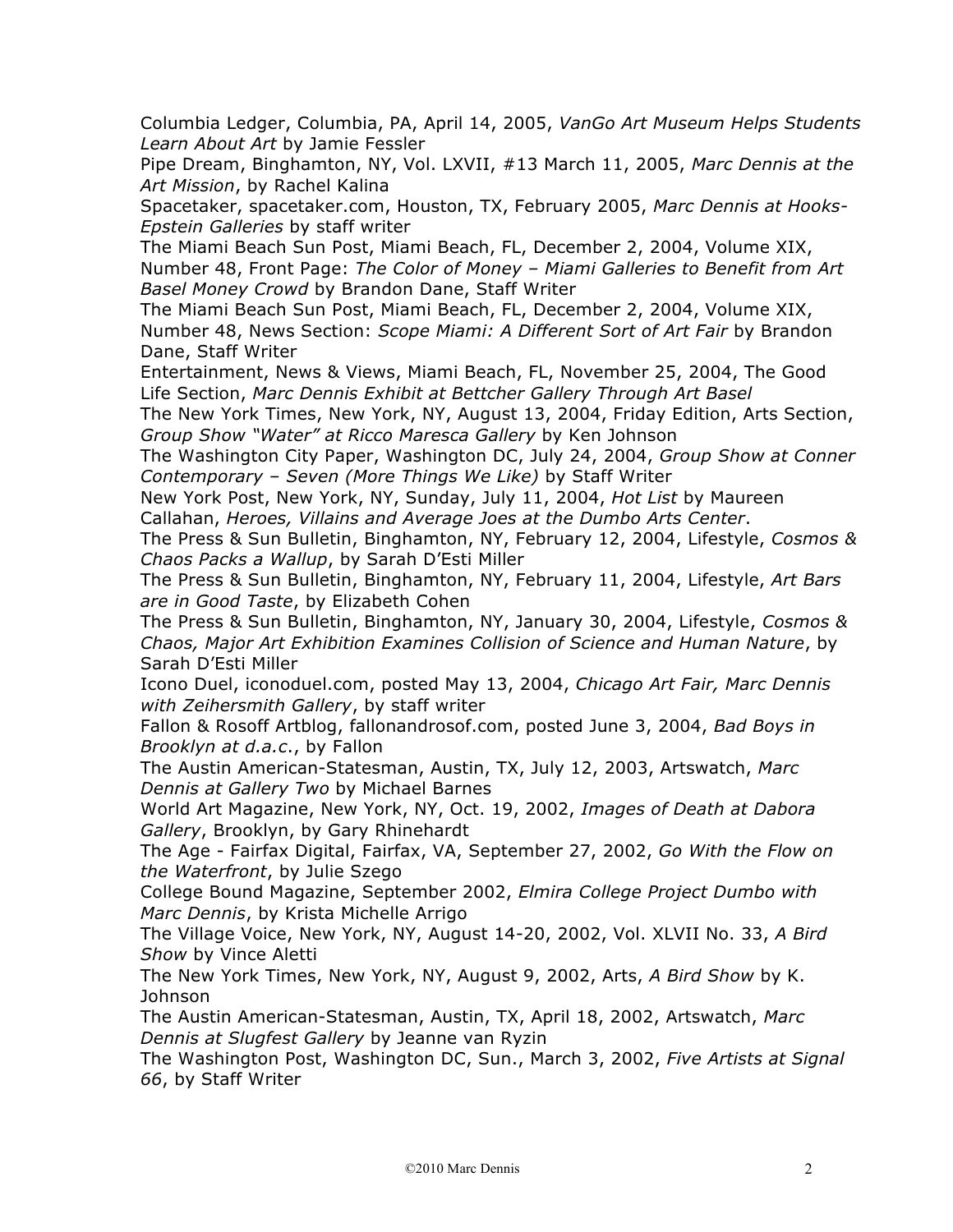The Star Gazette, Elmira, NY, Tuesday, September 11, 2002, *Artists Respond - Red, White, (Black) & Blue – September 11th Memorial Exhibition at Elmira College*  by John Cleary

The New York Times, New York, NY, Tuesday, September 18, 2002, *Williams Syndrome Camp is All Music and Smiles*, by Natasha Randall, Special to the Times The Corning Leader, Corning, NY, Saturday, September 15, 2002, *September 11th Memorial Art Exhibition* by Mary Perham

The Star Gazette, Elmira, NY, Sunday, December 22, 2001, *Creative Passion* by Jim Pfeifer

The Jewish Reporter, Binghamton, NY, Saturday, April 2, 2001, *Greetings From Auschwitz*, George Waters Gallery, Elmira College

The New York Times, New York, NY, Sunday, March 30, 2001, *Horse Tales: American Images and Icons 1800-2000 at the Katonah Museum of Art* by staff writer

The Star Gazette, Elmira, NY, Sunday, March 23, 2001, *Marked for Life, A Holocaust Survivor* by Jim Pfeifer

The Star Gazette, Elmira, NY, Thursday, September 7, 2000, *Their Only Release – Hidden Art of the Holocaust – Taught by Marc Dennis* by Jim Pfeifer

The Corning Leader, Corning, NY, Saturday, August 26, 2000, *Holocaust Humanized* by Jeremy Ehrenreich

The Corning Leader, Corning, NY, Sunday, July 16, 2000, *Billboard Art Project* by Mary Perham

The Boston Globe, Boston, MA, Thursday, Feb. 17, 2000, Living/Arts Section, *Marc Dennis at Kougeas Gallery* by Cate McQuaid

## **Catalogs and Publications:**

*Marc Dennis - Drawings*, essay by Peter Frank; Full-color, 60 page catalog, 250 limited edition hardcover also available; Lettra Press, Los Angeles, CA, 2007

*Outwin Boochever Portrait Competition Exhibition Catalog*, National Portrait Gallery, Smithsonian Institution, Washington, DC, essay by Dave Hickey, Full-color 88 pages softcover, in conjunction with exhibition; July 1 – February, 2007

*Caravaggio's Cat and Other Things Unseen, Marc Dennis – New Paintings*, Ricco/Maresca Gallery, New York, NY; essay by Lilly Wei; Full-color, 40 page exhibition catalog; Lettra Press, Los Angeles, CA, 2006

*100 Creative Drawing Ideas*, Shambala Press, 2004, Anna Audette, editor; I contributed to this publication by submitting one assignment (each professor is allowed to submit one assignment). My assignment is titled, "Scale – Size Matters" and it's based on an intermediate to advanced level drawing course. My student Sarah Chilson, '04 submitted a piece and it was accepted for publication in the book.

*Marc Dennis – Paintings,* Ricco/Maresca Gallery, New York, NY; essay by Andrea Inselmann, Curator of Contemporary Art at the Herbert F. Johnson Museum, Cornell University, Ithaca, NY; Palace Press International, Hong Kong, China, 2003, full-color, 64 page exhibition catalog, 2003

**On Drawing**, Editorial Advisory Board Member for a new textbook published by The Collegiate Press, CA. Elmira College as well as my name are listed in the editorial section of the '02-'03 edition.